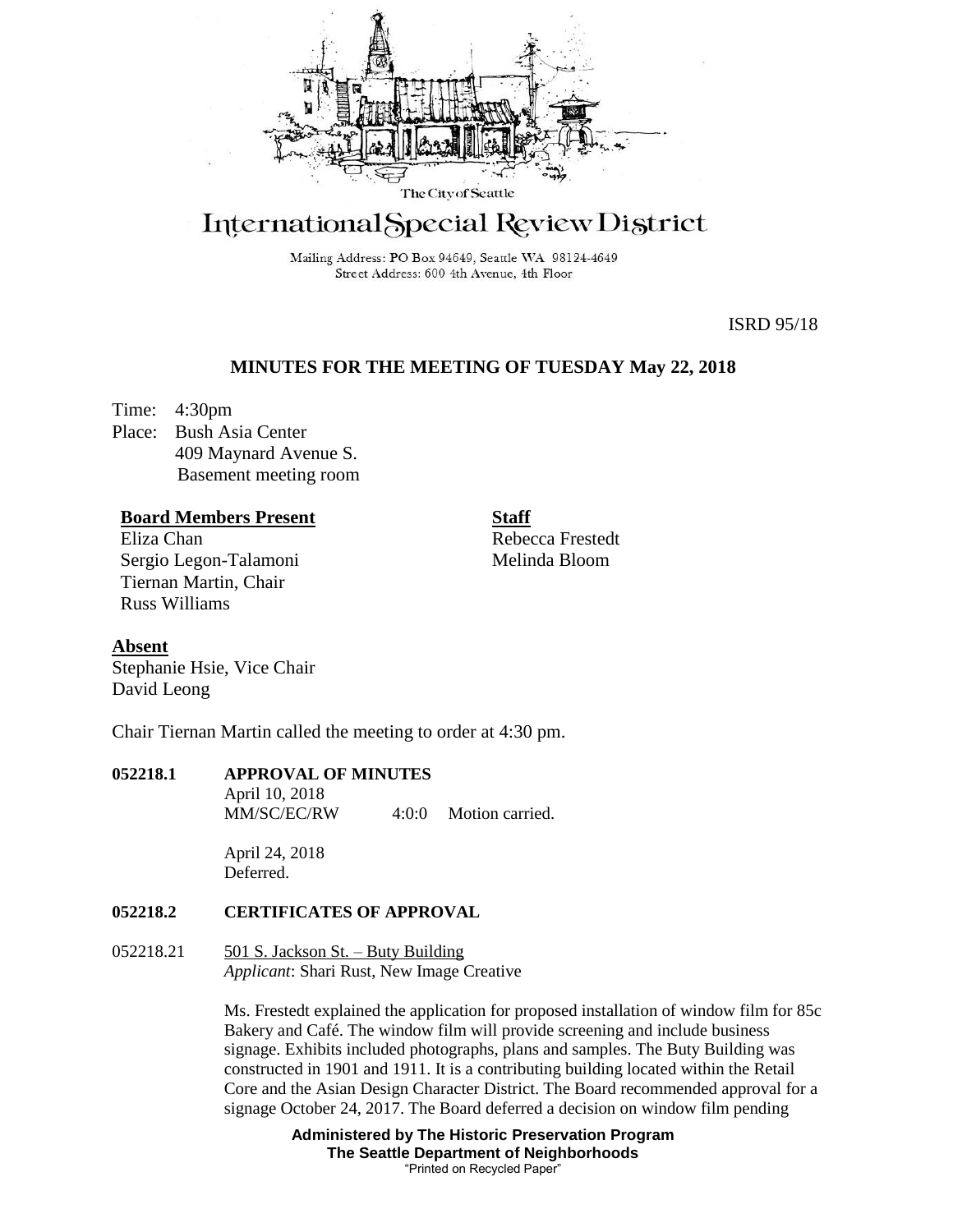submission of alternatives that minimized the amount of text proposed. Exhibits include letter to the applicant which summarized the Board's recommendations and minutes from the October meeting.

Applicant Comment:

Greg Rust provided photos and window film graphics for the north and west facades, for screening purposes. He said the film is a graphic logo and he indicated on the plan where it will go; it won't be illuminated. He didn't know interior activities behind the filmed areas.

Ms. Frestedt noted that a bathroom and portion of the kitchen would be screened, based on the last presentation to the Board, during the use review.

Ms. Chan asked if they intend to translate signage.

Mr. Rust said no, but he can ask the owner if they want it.

Mr. Legon-Talamoni said it would be good to pose the question to the owner; it is a prominent corner in the Asian Design Character District.

Mr. Rust said that the client provided the graphic design for the film.

Public Comment: There was no public comment.

Board Deliberation:

Mr. Martin said the proposal achieves the request of what the Board had requested; they have reduced the busy-ness and this better integrates into the district now. He said he would like to see incorporation of Asian characters.

Ms. Frestedt noted the application was deferred once and the applicant responded; she cautioned against causing undue burden and said that while multi-lingual signs are desired, they are not required. She said the board could make a recommendation to consider adding Asian characters.

There was general board agreement about adding a recommendation to propose adding Asian characters / translation.

Action: I move that the International Special Review District Board recommend approval of a Certificate of Approval for window film and design (option #3), as proposed with recommendation to return with proposal to add Asian characters / translation.

The Board directs staff to prepare a written recommendation of approval, based on consideration of the application submittal and Board discussion at the May 22, 2018 public meeting, and forward this written recommendation to the Department of Neighborhoods Director.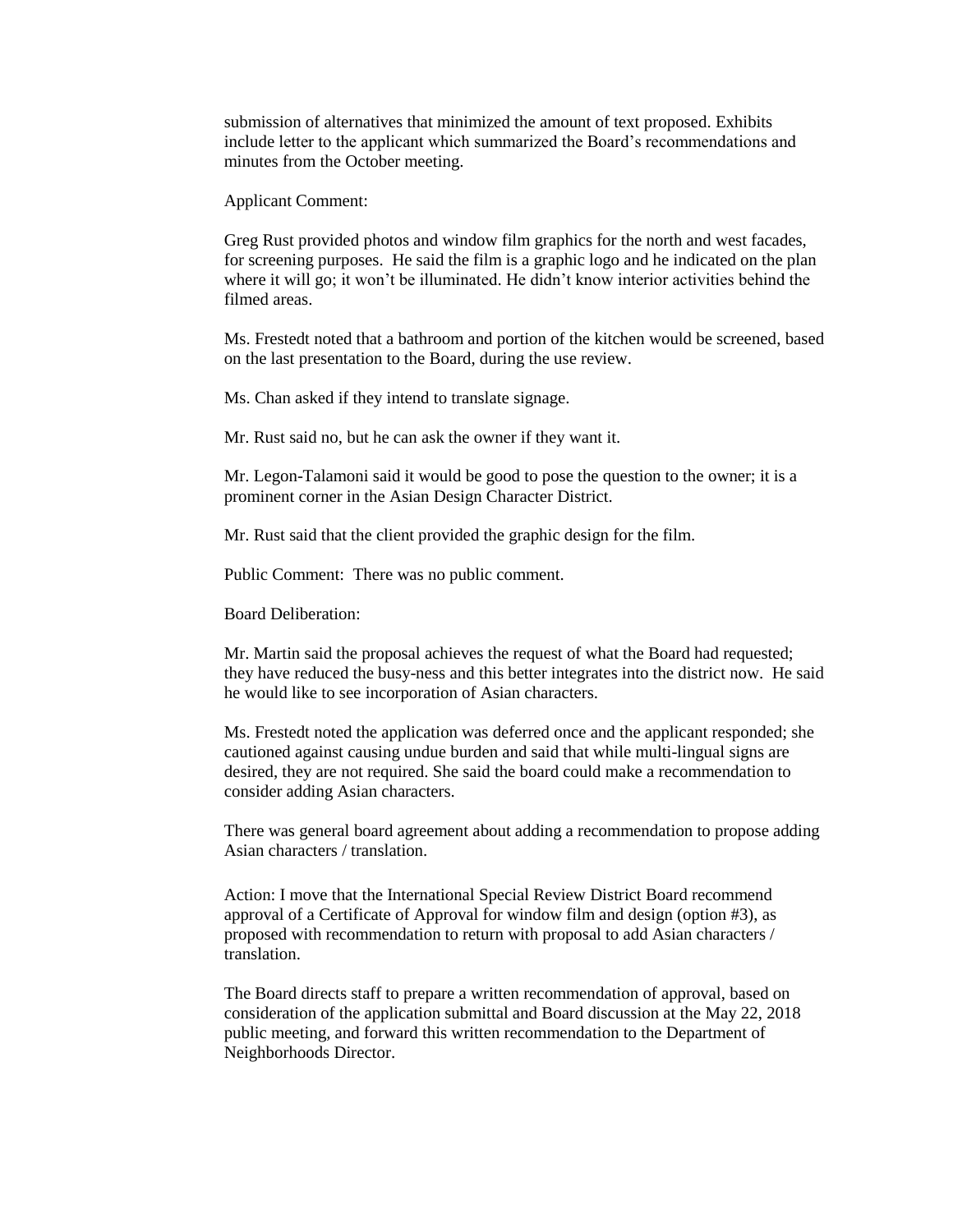The proposed signage meets the following sections of the **International Special Review District Ordinance and** a**pplicable Design Guidelines:**

**Design Guidelines for Signs** 

#### **SMC 23.66.336 – Exterior building finishes**

- **A. General Requirements**
- **B. Asian Design Character District**
- **4. Transparency requirement**

#### **SMC 23.66.338 - Signs**

#### **Secretary of the Interior Standards**

**#2.** The historic character of a property shall be retained and preserved. The removal of historic materials or alteration of features and spaces that characterize a property shall be avoided.

**#9.** New additions, exterior alterations, or related new construction shall not destroy historic materials that characterize the property. The new work shall be differentiated from the old and shall be compatible with the massing, size, scale, and architectural features to protect the historic integrity of the property and its environment.

**#10.** New additions and adjacent or related new construction shall be undertaken in such a manner that if removed in the future, the essential form and integrity of the historic property and its environment would be unimpaired.

MM/SC/SLT/EC 4:0:0 Motion carried.

Ms. Frestedt said that while she can't suggest a service, she can provide a list of area translators.

052218.22 668 S. Jackson St. – Jackson Apartments *Applicant:* Trevor Taylor, Liberty Tattoo

> Ms. Frestedt explained the application for proposed change from "retail" to "service" for a tattoo shop and proposed installation of green neon tubes to be installed around the storefront windows and proposed green neon signage to be hung within the storefront windows. Exhibits included photographs, plans and samples. The Jackson Apartments Building was constructed in 1917. It is a contributing building located within the Retail Core and the Asian Design Character District.

Applicant Comment:

Trevor Taylor explained he has operated a shop in Queen Anne for 18 years; this will be his second location and eventually the only one. He said he wanted the font to fit in with the neighborhood; he loved the Hong Kong sign and wanted to tie in with that. He said the neon border will be there for opening and lettering will be gold leafed in window. He said they will use congees for Liberty Tattoo, Japanese translation on one window and Chinese on the other.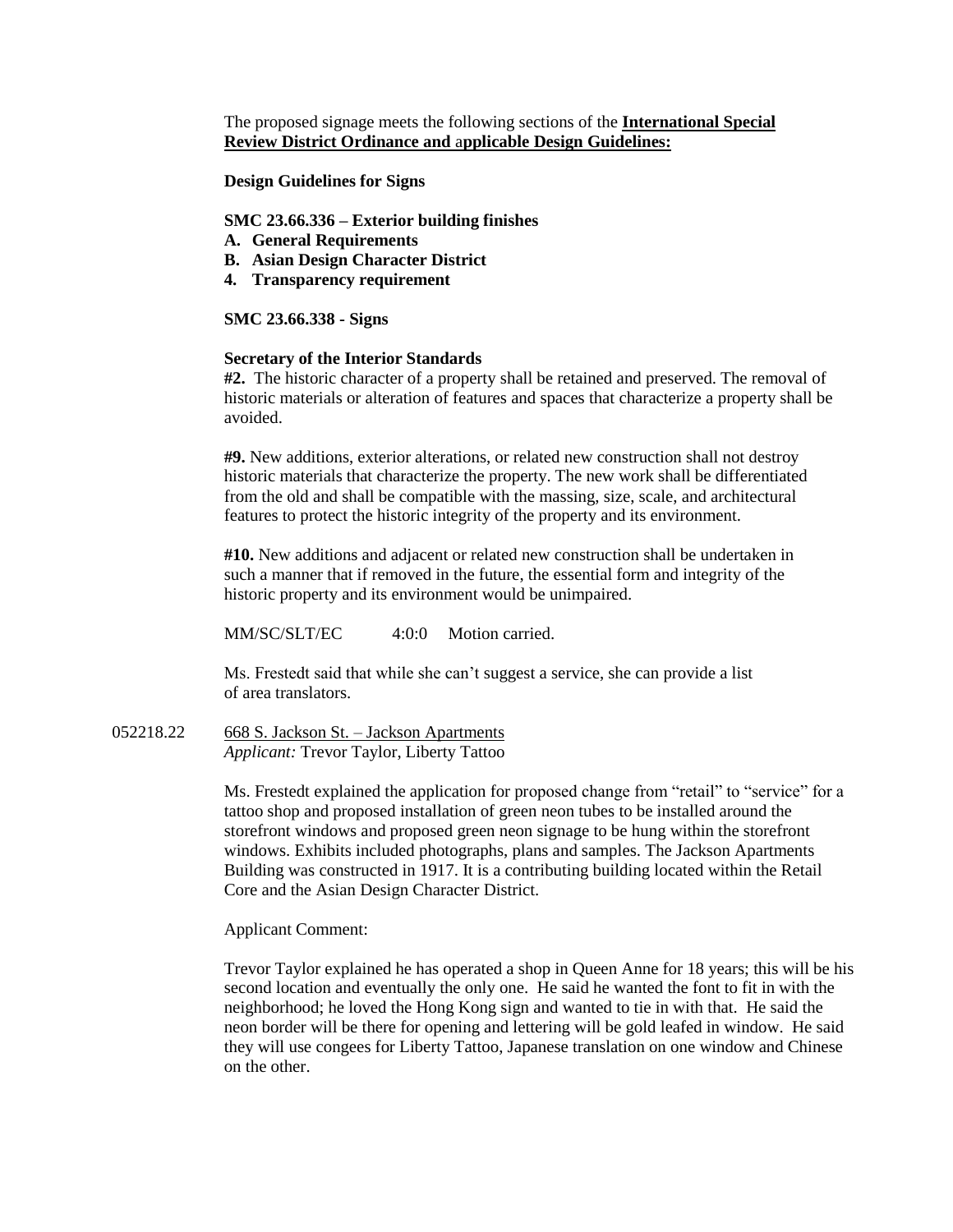Ms. Frestedt said the Code allows for miscellaneous signage that is hand painted, gold leaf, decals less than 4" can be installed without board approval.

Mr. Williams asked if his branding is changing.

Mr. Taylor said he doesn't have a specific font or brand he just wants to be compatible with district.

Public Comment: There was no public comment.

Board Deliberation:

Ms. Chan said she supported the change of use and decision to include translated signage. She said the font is consistent with a style seen in the district.

Mr. Legon-Talamoni agreed and appreciated he considered the location for his business.

Mr. Martin appreciated the Asian characters and said the character is reflective of other branding in the neighborhood.

Action: I move that the International Special Review District Board recommend approval of a Certificate of Approval for installation of neon tubes and neon signage within the storefront windows, as proposed.

The Board directs staff to prepare a written recommendation of approval, based on consideration of the application submittal and Board discussion at the May 22, 2018 public meeting, and forward this written recommendation to the Department of Neighborhoods Director.

The proposed use, design and signage meets the following sections of the **International Special Review District Ordinance and** a**pplicable Design Guidelines:** 

**Design Guidelines for Signs** 

**SMC 23.66.320 – Permitted uses SMC 23.66.336 – Exterior building finishes A. General Requirements B. Asian Design Character District** 

**SMC 23.66.338 - Signs** 

**Secretary of the Interior Standards #9.** New additions, exterior alterations, or related new construction shall not destroy historic materials that characterize the property. The new work shall be differentiated from the old and shall be compatible with the massing, size, scale, and architectural features to protect the historic integrity of the property and its environment.

**#10.** New additions and adjacent or related new construction shall be undertaken in such a manner that if removed in the future, the essential form and integrity of the historic property and its environment would be unimpaired.

MM/SC/EC/SLT 4:0:0 Motion carried.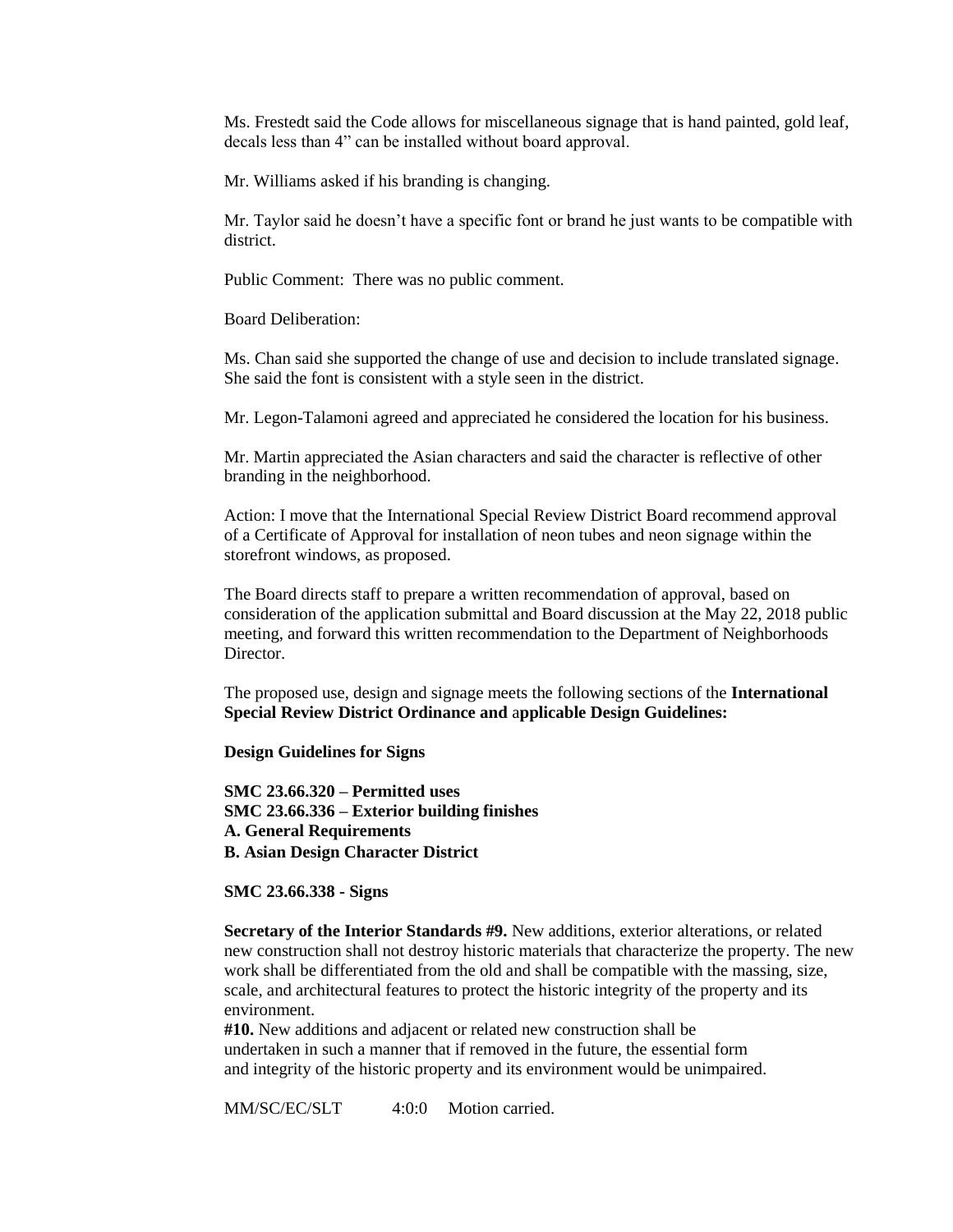#### **052218.3 BOARD BRIEFING**

052218.31 Right of Way at Maynard Ave. S. and S. Weller ST and S. Lane St. *Presenter:* Jinny Green, SDOT

> Briefing on proposed revisions to the brick pavers and curb configuration at two intersections to accommodate updated ADA ramps.

Ms. Frestedt shared a public comment email sent from Betty Lau (a copy is in DON project file)

Jinny Green, SDOT Maintenance Operations, said the pavement base repair was done already to restore existing pavement; that triggered ADA updates. She said this is part of the neighborhood's greenway, so they used a slurry seal to improve the surface and make it better for bikes. She walked board members through plans and renderings. She said they are removing old and installing new brick at Maynard and Lane. They will use the same style of bordering and leave the turning space concrete which provides better friction for turning. She said they will install curb ramp adjacent to building and Maynard and Weller; they have to drop elevation of sidewalk, exposing more of the adjacent building wall. If the building has a basement they won't have to install curbing. She said at the highest point it would be 4" to make sure the building is not compromised; it will taper to zero elevation. She said this type of curb is at Lane Street, but that location has just landscaping and asphalt. She said they didn't want to excavate into private property which is why they are doing curb.

Ms. Green said that at Maynard and Weller there is a lot of brick at the corner, partially on private property; she indicated property line on plan and indicated where they will sawcut, remove and replace everything wrapping the corner. She said the brick is like that on Jackson and they can't match  $6<sup>th</sup>$  and Main brick. She said bricks will darken over time and the could pressure wash the old to match. She said the bricks will lie on top of concrete and will be embedded into cement.

Ms. Chan asked how work disruption will last.

Ms. Green said they are doing one corner at a time; each corner will take  $3 - 5$  days. She said that Maynard and Weller will take longer  $-2 - 3$  weeks; they will do that in sections.

Ms. Frestedt said the brick is not historic; it was installed throughout the district in the 1970s as part of a district beautification project. She said there has been removal of brick around intersections and changes in how brick work has been treated, with more segmentation of brick.

Mr. Martin asked if community input has been sought.

Ms. Green said they typically only go through internal review for this type of project.

Mr. Martin noted the problematic history of maintaining the brick in the district, the replacement of continuous treatment with patched type approach, and said the misalignment is visually apparent. He asked if alternatives to brick have been considered. He said he would like to see what all four corners in concrete would look like.